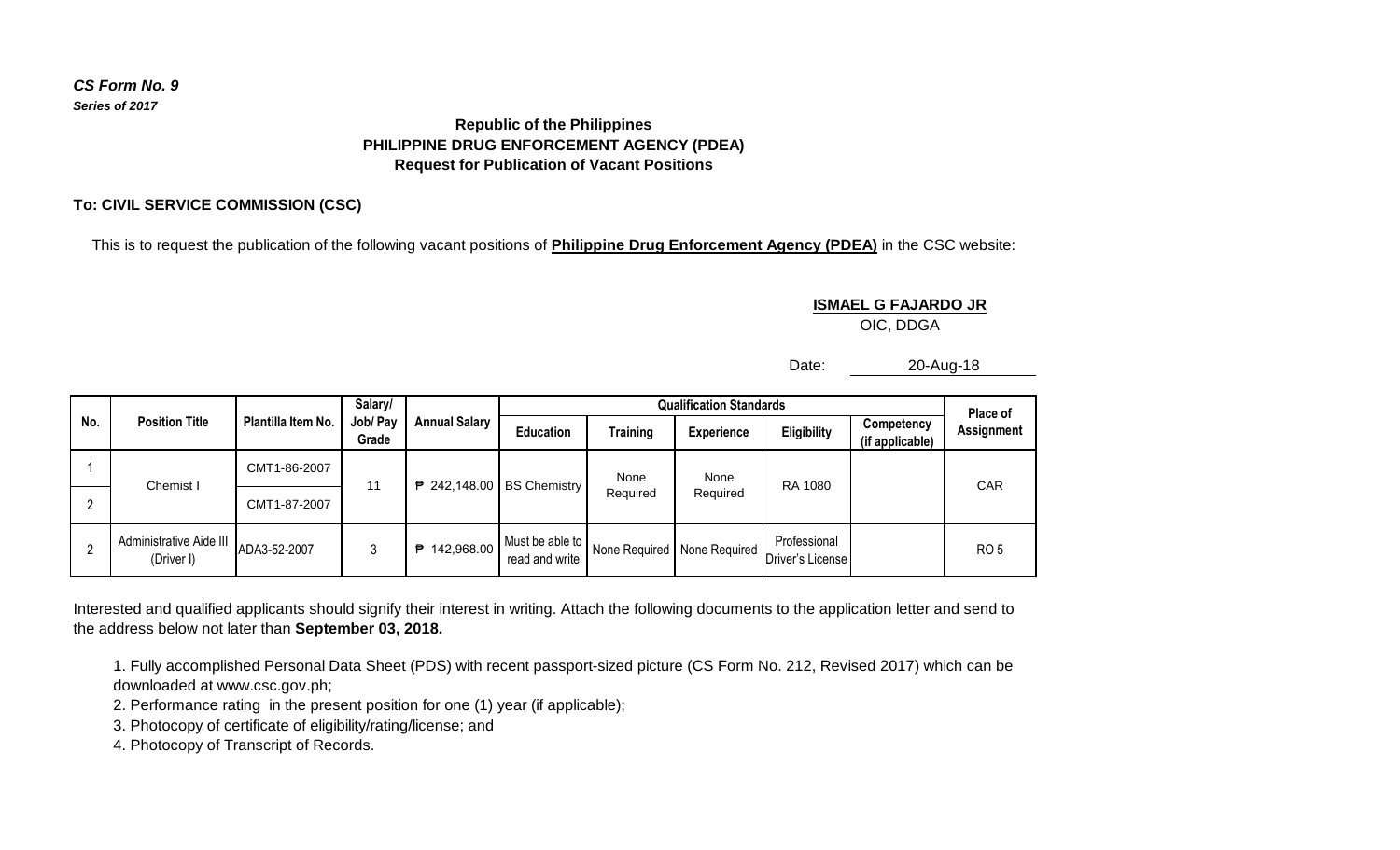**QUALIFIED APPLICANTS** are advised to hand in or send through courier/email their application to:

## **RESTIE R LAMORENA**

OIC, AHRS PDEA Bldg NIA Northside Rd Nat'l Government Center Brgy Pinyahan Quezon City, 1100 [ahrs@pdea.gov.ph](mailto:ahrs@pdea.gov.ph)

**APPLICATIONS WITH INCOMPLETE DOCUMENTS SHALL NOT BE ENTERTAINED.**